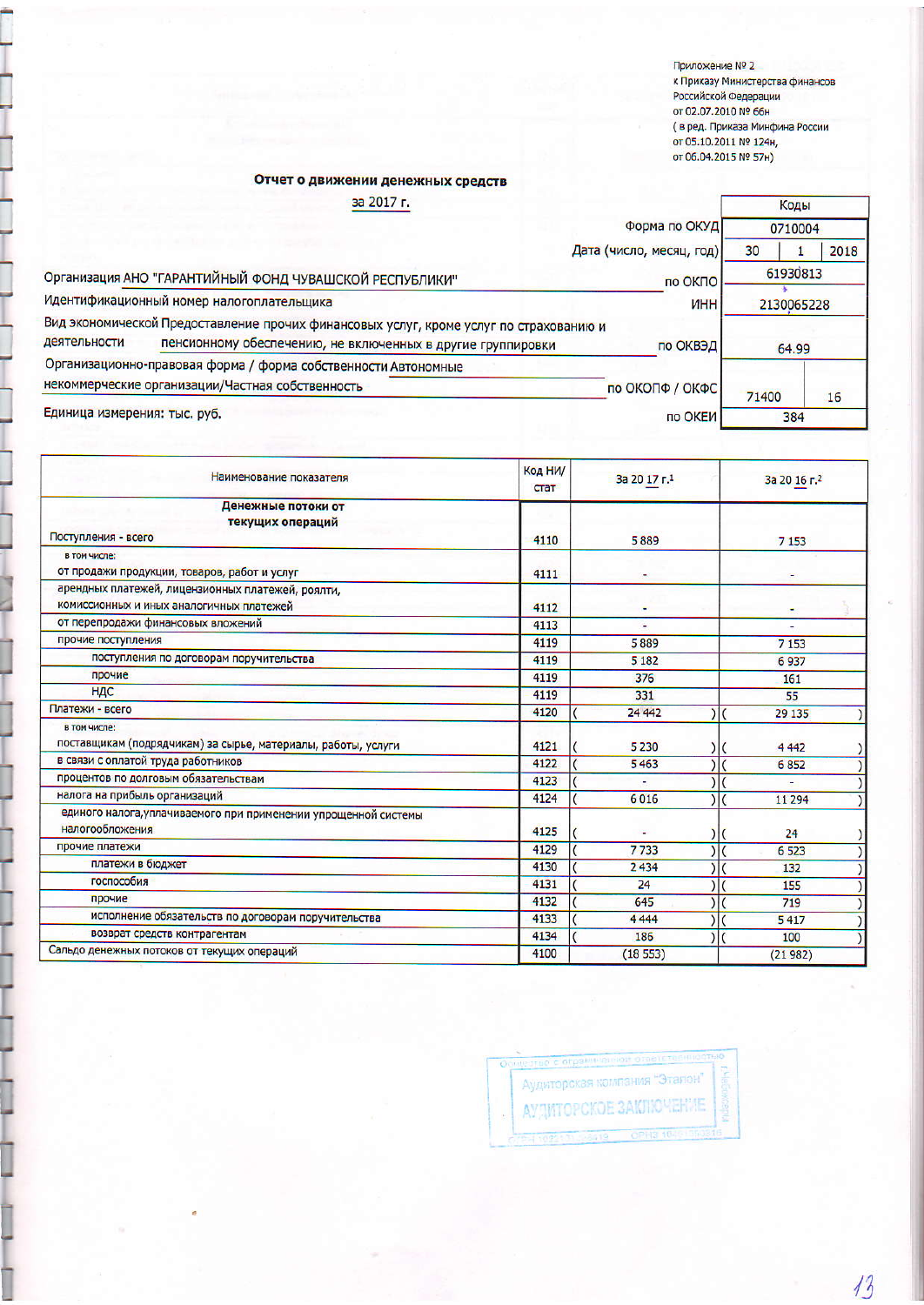| Наименование показателя                                                                                                                    | Код НИ/<br>стат | За 20 17 г.1             | За 20 16 г.2             |
|--------------------------------------------------------------------------------------------------------------------------------------------|-----------------|--------------------------|--------------------------|
| Денежные потоки от                                                                                                                         |                 |                          |                          |
| инвестиционных операций<br>Поступления - всего                                                                                             | 4210            | 456 392                  | 446 181                  |
| в том числе:                                                                                                                               |                 |                          |                          |
| от продажи внеоборотных активов (кроме финансовых вложений)                                                                                | 4211            | 561                      |                          |
| от продажи акций других организаций (долей участия)                                                                                        | 4212            | ٠                        | ٠                        |
| от возврата предоставленных займов, от продажи долговых<br>ценных бумаг (прав требования денежных средств к другим<br>лицам)               | 4213            | ٠                        |                          |
| дивидендов, процентов по долговым финансовым вложениям и<br>аналогичных поступлений от долевого участия в других                           | 4214            | 40831<br>×               | 46 181<br>۸              |
| организациях                                                                                                                               |                 |                          |                          |
| прочие поступления                                                                                                                         | 4219            | 415 000                  | 400 000                  |
| возврат по депозитным договорам                                                                                                            | 4219            | 415 000                  | 400 000                  |
| Платежи - всего                                                                                                                            | 4220            | 303 159                  | $\frac{1}{2}$<br>555 000 |
| в том числе:<br>в связи с приобретением, созданием, модернизацией,<br>реконструкцией и подготовкой к использованию внеоборотных<br>активов | 4221            | 3 1 5 9<br>$\mathcal{E}$ |                          |
| в связи с приобретением акций других организаций (долей<br>участия)                                                                        | 4222            |                          |                          |
| в связи с приобретением долговых ценных бумаг (прав<br>требования денежных средств к другим лицам), предоставление<br>займов другим лицам  | 4223            | $\vert$                  |                          |
| процентов по долговым обязательствам, включаемым в стоимость<br>инвестиционного актива                                                     | 4224            | $\mathcal{E}$            |                          |
| прочие платежи                                                                                                                             | 4229            | 300 000                  | 555 000                  |
| размещение средств в депозиты                                                                                                              | 4229            | 300 000                  | 555 000                  |
| Сальдо денежных потоков от инвестиционных операций                                                                                         | 4200            | 153 233                  | (108819)                 |
| Денежные потоки от<br>финансовых операций<br>Поступления - всего                                                                           | 4310            |                          | 335                      |
| в том числе:                                                                                                                               |                 |                          |                          |
| получение кредитов и займов                                                                                                                | 4311            |                          |                          |
| денежных вкладов собственников (участников)                                                                                                | 4312            | ×                        | ٠                        |
| от выпуска акций, увеличения долей участия                                                                                                 | 4313            |                          |                          |
| от выпуска облигаций, векселей и других долговых ценных бумаг<br>и др.                                                                     | 4314            | ٠                        |                          |
| прочие поступления                                                                                                                         | 4319            | ٠                        | 335                      |

ſ

ţ

į

ļ

ļ

Аудиторская компания "Эталон" á, АУДИТОРСКОЕ ЗАКЛЮЧЕНИЕ

 $44$